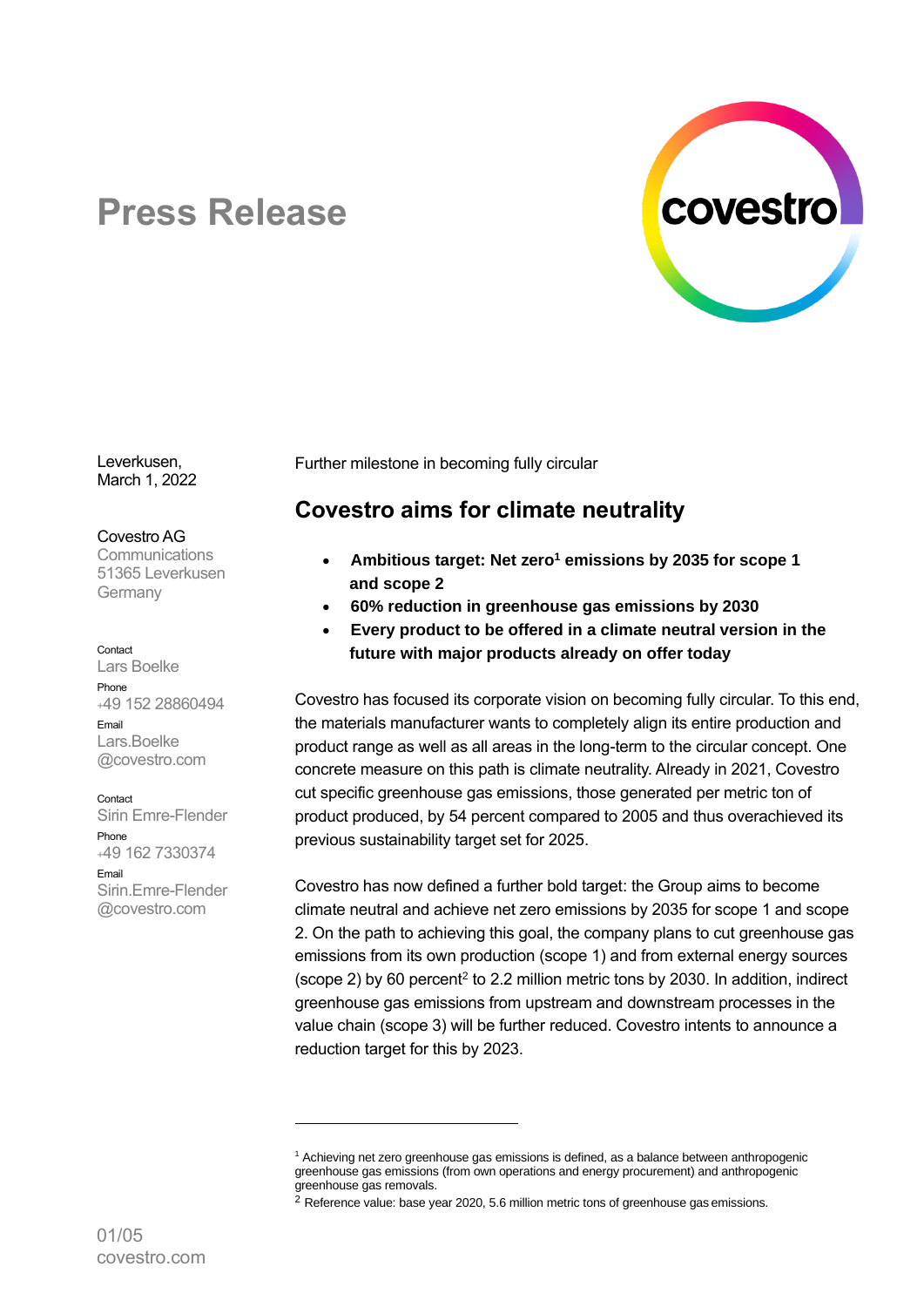

To achieve net zero emissions, Covestro anticipates dedicated investments of an accumulated EUR 250 million to EUR 600 million by 2030, resulting in lower operating expenses of expected EUR 50 million to 100 million annually due to growing energy efficiency. On its path to achieve net zero emissions, Covestro also expects an increase in operating expenses in the magnitude of a low three-digit million EUR amount annually. These cost assumptions are based on the historic experience that prices for fossil-based energies are lower than prices for renewable energies.

"For the past two years, we have been working at full speed on our vision to become fully circular. We have already reached important milestones on this path and continue to set ourselves ambitious goals. Thanks to this approach, we are a pioneer in our industry and have accomplished many successes. One next milestone are our bold climate targets," said Dr. Markus Steilemann, Chief Executive Officer of Covestro.

"In a circular economy, we can protect the climate, nature and resources and achieve sustainable growth that respects planetary boundaries. Covestro and the chemical industry are part of the solution. Sustainability cannot be done alone and will require a greater effort from everyone to achieve the goals of the Paris Climate Agreement. Policymakers, business and society must work together to achieve ambitous climate goals."

Already now, based on Covestro's previous greenhouse gas emissions reduction targets, major milestones have been reached. The Group met its ambition to reduce the specific greenhouse gas emissions by 50 percent per metric ton of product produced by 2025 earlier than expected. Thanks to successfully implemented operational excellence in all its major production sites, Covestro has cut these by 54 percent already in 2021, compared to base year 2005.

A key aspect of the new 2035 reduction target is meeting the goal of the Paris Climate Agreement, under which the world community aims to limit global warming to 1.5 degrees Celsius.

### **Three levers make a vital contribution to achieving the climate targets**

• Production processes will be improved further and energy efficiency enhanced to achieve even more sustainable manufacturing. One focus is on reducing nitrous oxide emissions. That will be possible through greater use of innovative catalyst technology. In addition, production plants can be controlled more efficiently thanks to further digitalization of the facilities and the use of digital technologies, while processes can be optimized using digital simulations. Digital technologies also help collect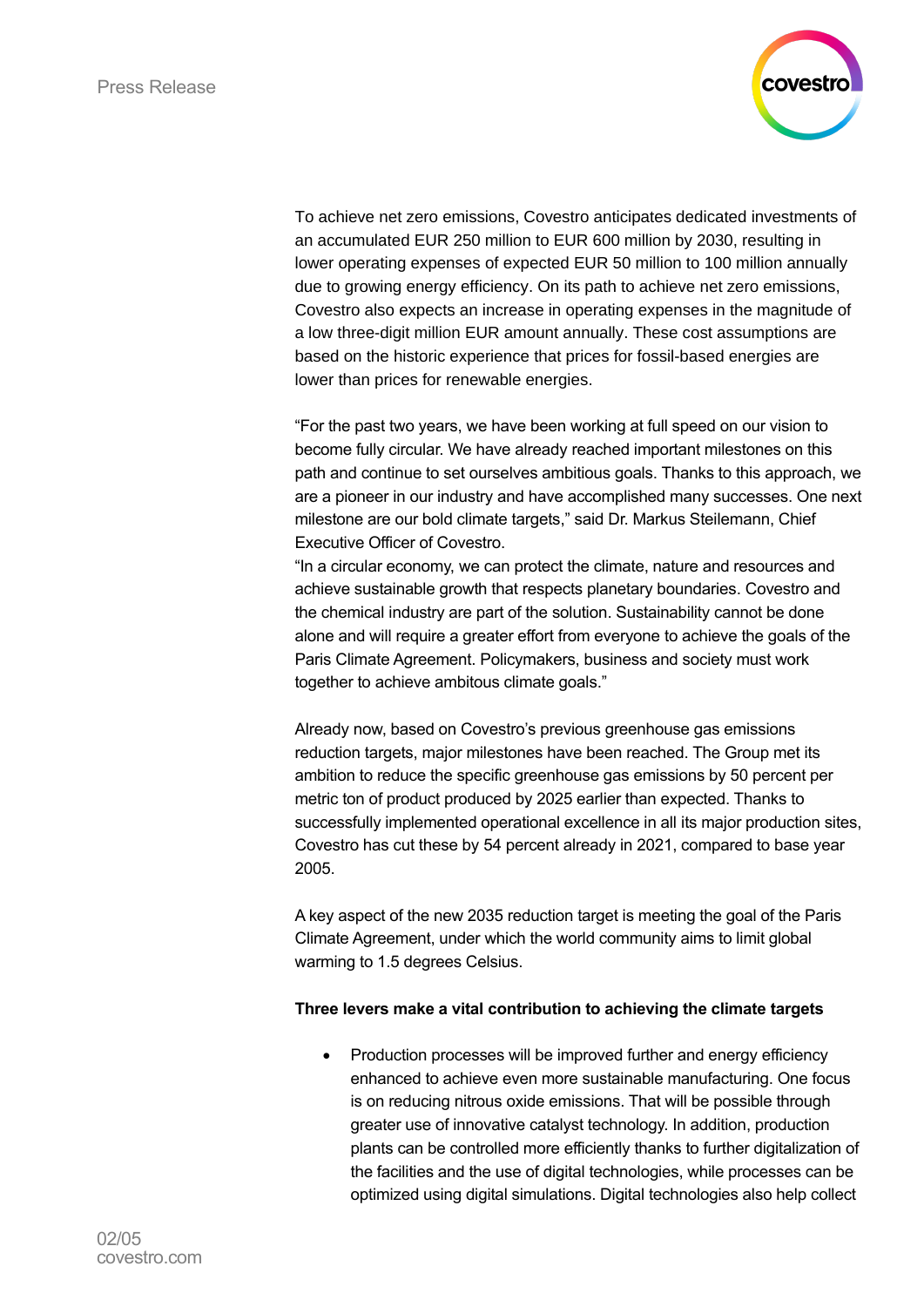

and track emissions data throughout the value chain.

- Covestro's production sites worldwide are to be gradually converted to renewable electricity. That includes the use of offshore wind power, backed for example by a supply agreement with the energy provider Ørsted, which will cover 10 percent of the electricity required by the company's sites in Germany from 2025 on. Onshore wind energy will also be used, for example under the power purchase agreement with ENGIE, that covers 45 percent of the electricity needs of the Covestro site in Antwerp, Belgium. About 10 percent of the electricity Covestro needs in Shanghai, China, already comes from the solar parks of Datang Wuzhong New Energy Co. In addition to the existing cooperation models with power suppliers, further agreements are being planned in order to achieve a net zero carbon footprint.
- Steam is an important energy source for chemical production processes. Converting steam generation from fossil to renewable energy sources is a challenge that Covestro intends to solve by various routes. To this end, the company is looking into the use of biogas and green natural gas as an energy source to generate renewable steam. Green hydrogen and green ammonia or green electricity could also be used as energy source for steam generation.

Covestro is updating and expanding its existing management system at the start of fiscal year 2022. The Group is also adding a sustainability component, measured by direct and indirect greenhouse gas emissions (scope 1 and 2) in 2022. Reducing greenhouse gas emissions (scope 1) has been a key performance indicator used as a component top management's long-term compensation since January 2021.

### **Covestro will offer every product in a climate neutral version**

"We aim to shift all our production processes and products completely to circular principles in the long-term, and we intend to support meeting our and climate objectives of our customers at the same time," said Lynette Chung, Chief Sustainability Officer at Covestro. "Circularity and climate efforts are two sides of the same coin for us. With our climate neutral product offerings, our customers can thus expect us to fulfill both needs at the same time. We aim to make sustainability decisions as simple as possible for our customers."

Focused on customer centricity, Covestro is already expanding its portfolio of climate neutral products continuously. Fundamental macro-economic challenges are addressed by enabling sustainable and unique solutions in key markets. The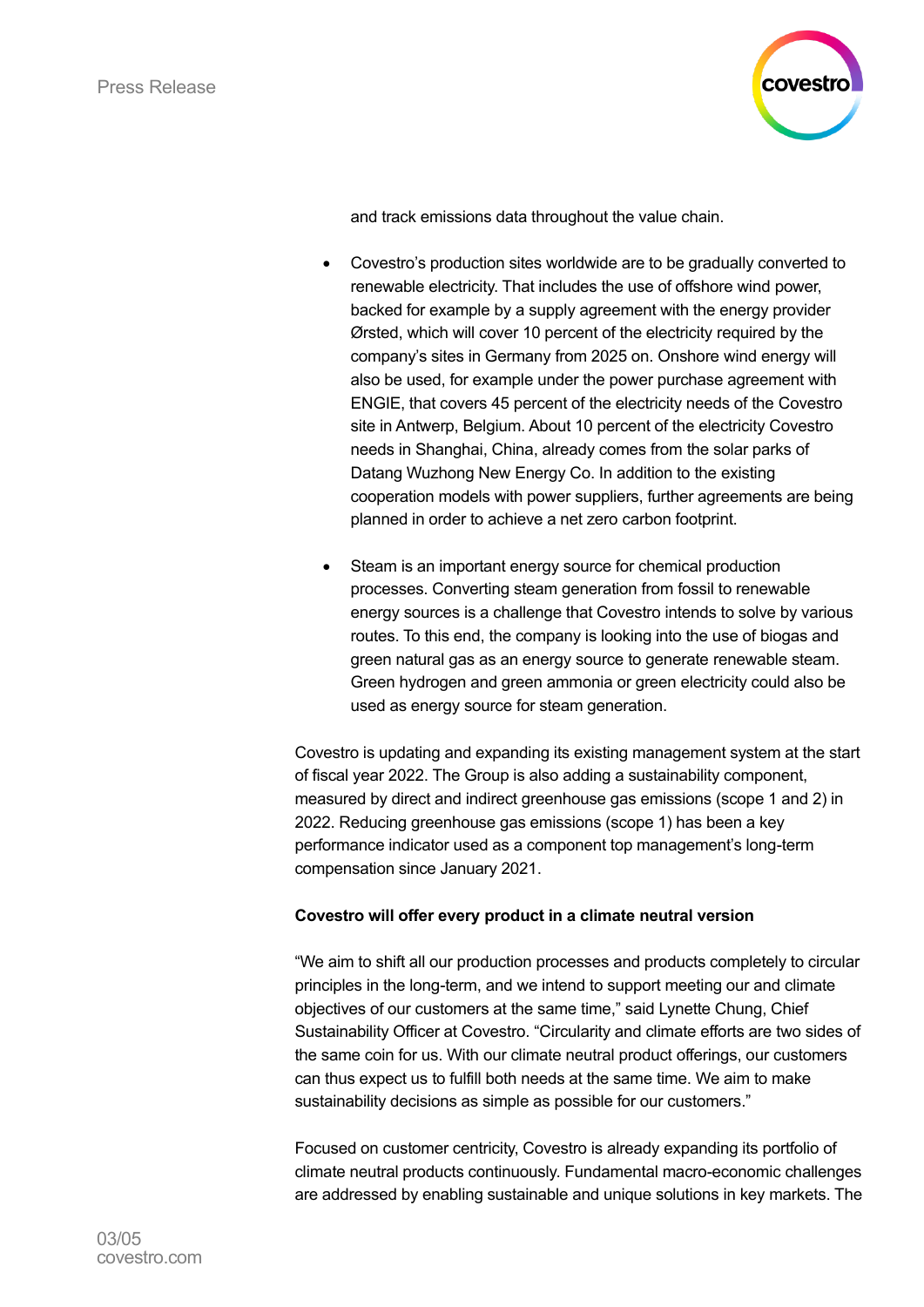

high demand for sustainable solutions is additionally growing due to global trends. Urbanization, for example, increases the focus on constructing new energy-efficient buildings and renovating old ones. Large quantities of MDI are used worldwide as a raw material for making rigid polyurethane (PU) foam, a very effective insulation material for buildings and refrigerators. Now Covestro has added a climate neutral<sup>3</sup> MDI to the product portfolio. 40 million metric tons of  $CO<sub>2</sub>$  equivalent could be saved by using PU insulation. The new MDI types are climate neutral from the cradle to the gate thanks to the use of precursors from ISCC PLUS-certified mass-balanced organic waste and residual materials.

Another groundbreaking example for sustainable products is Covestro's world first climate neutral<sup>4</sup> polycarbonate, made using raw materials from massbalanced organic waste and residual materials as well as renewable energy. With the increasing trend of electromobility and the regulatory push for electric vehicles (EV), charging systems need to grow continuously, too. Using the climate neutral polycarbonate for EV charger could enable savings up to 450 kilotons CO<sub>2</sub> equivalent by 2030. Covestro's climate neutral polycarbonate is being shipped to customers since 2021.

### **About Covestro:**

Covestro is one of the world's leading manufacturers of high-quality polymer materials and their components. With its innovative products, processes and methods, the company helps enhance sustainability and the quality of life in many areas. Covestro supplies customers around the world in key industries such as mobility, building and living, as well as the electrical and electronics sector. In addition, polymers from Covestro are also used in sectors such as sports and leisure, cosmetics and health, as well as in the chemical industry itself.

The company is committed to becoming fully circular and aims to become climate neutral by 2035 (scope 1 and 2). Covestro generated sales of around EUR 15.9 billion in fiscal 2021. At the end of 2021, the company had 50 production sites worldwide and employed approximately 17,900 people (calculated as full-time equivalents).

<sup>3,4</sup> Climate neutrality is the result of an internal assessment of a partial product life cycle from resource extraction (cradle) to the factory gate, also termed a cradle-to-gate assessment. The methodology for determining our ecological footprint is based on the standards ISO 14040/ISO 14044. Biogenic carbon sequestration is taken in to account in calculating it on the basis of provisional data from the supply chain. No compensation measures were used.